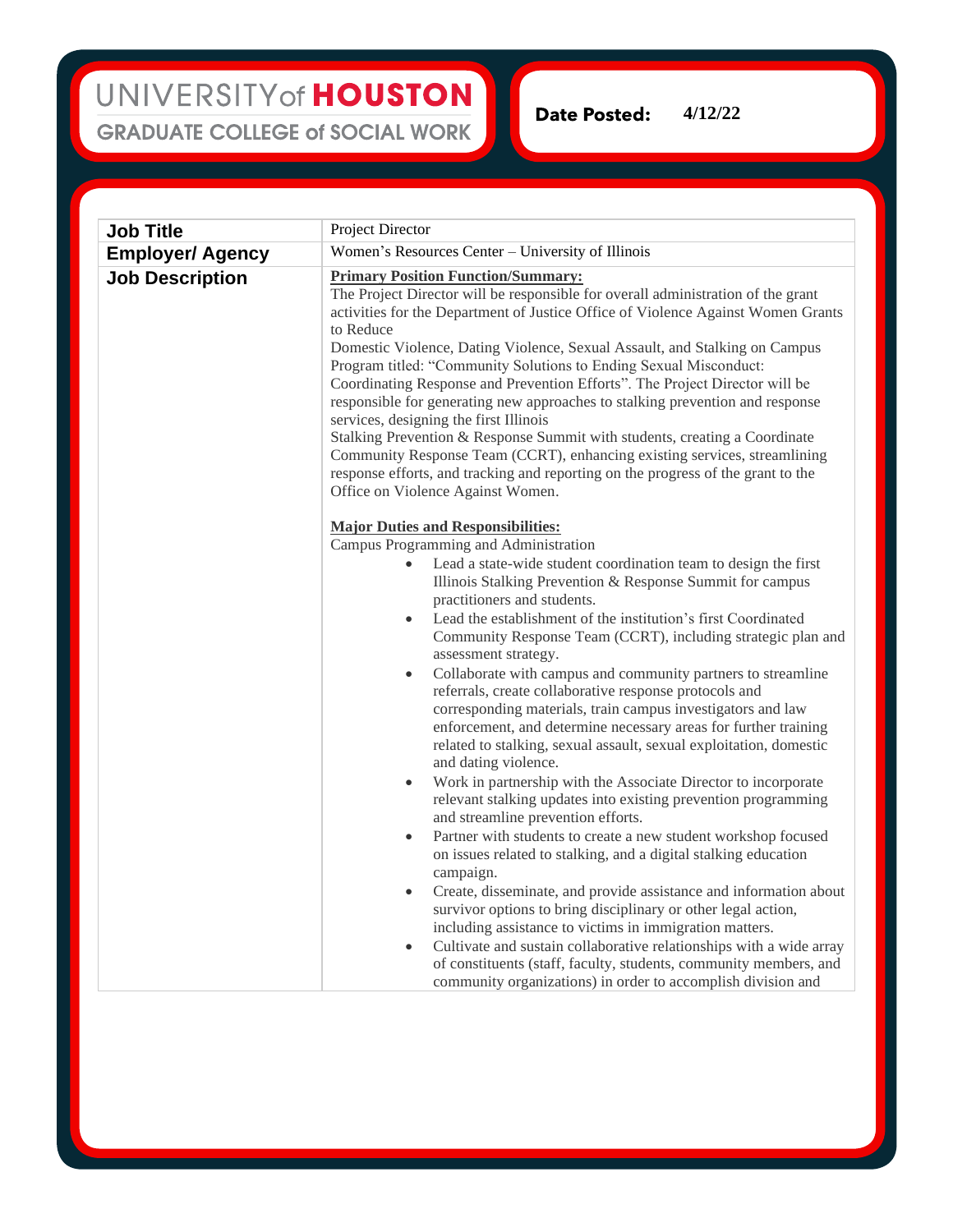|                       | departmental goals.                                                                                                                                                                                                                                                                                                                                                                                                                                                                                                                                                                                                                                           |
|-----------------------|---------------------------------------------------------------------------------------------------------------------------------------------------------------------------------------------------------------------------------------------------------------------------------------------------------------------------------------------------------------------------------------------------------------------------------------------------------------------------------------------------------------------------------------------------------------------------------------------------------------------------------------------------------------|
|                       | Other duties as assigned.                                                                                                                                                                                                                                                                                                                                                                                                                                                                                                                                                                                                                                     |
|                       | <b>Grant Coordination</b>                                                                                                                                                                                                                                                                                                                                                                                                                                                                                                                                                                                                                                     |
|                       | Create a grant reporting protocol to keep records, collect data,<br>track, and report on deliverable progress, products and materials,<br>and statutory requirements, according to funder specifications.<br>Attend New Grantee Orientation and related technical assistance<br>$\bullet$<br>trainings, webinars, conferences and calls, as required by the<br>funder, as well as other relevant trainings to grant project.<br>Complete semi-annual progress reports listing grant-related<br>$\bullet$<br>activities and progress toward completing grant requirements and<br>assist in the development of the Women's Resources Center's<br>annual report. |
| <b>Qualifications</b> | Required:                                                                                                                                                                                                                                                                                                                                                                                                                                                                                                                                                                                                                                                     |
|                       | <b>Bachelor's Degree</b>                                                                                                                                                                                                                                                                                                                                                                                                                                                                                                                                                                                                                                      |
|                       | Preferred:                                                                                                                                                                                                                                                                                                                                                                                                                                                                                                                                                                                                                                                    |
|                       | Master's degree in counseling, social work, psychology, gender<br>$\bullet$<br>and women's students, public/community health, or a related<br>field.                                                                                                                                                                                                                                                                                                                                                                                                                                                                                                          |
|                       | Required:                                                                                                                                                                                                                                                                                                                                                                                                                                                                                                                                                                                                                                                     |
|                       | Demonstrated experience providing culturally relevant, student-<br>$\bullet$                                                                                                                                                                                                                                                                                                                                                                                                                                                                                                                                                                                  |
|                       | centered services to a diverse array of sexual assault survivors.<br>Two years of experience and knowledge in victim and survivor                                                                                                                                                                                                                                                                                                                                                                                                                                                                                                                             |
|                       | services and programs, or related leadership experience in                                                                                                                                                                                                                                                                                                                                                                                                                                                                                                                                                                                                    |
|                       | education programs working with survivors of sexual assault,                                                                                                                                                                                                                                                                                                                                                                                                                                                                                                                                                                                                  |
|                       | dating and domestic violence, and stalking.                                                                                                                                                                                                                                                                                                                                                                                                                                                                                                                                                                                                                   |
|                       | Two years of related professional experience, including<br>$\bullet$                                                                                                                                                                                                                                                                                                                                                                                                                                                                                                                                                                                          |
|                       | experience working with multiple systems (such as advocacy,                                                                                                                                                                                                                                                                                                                                                                                                                                                                                                                                                                                                   |
|                       | court, legal, higher education, etc.) in the field of sexual and                                                                                                                                                                                                                                                                                                                                                                                                                                                                                                                                                                                              |
|                       | interpersonal violence prevention, education, policy, response<br>and/or advocacy.                                                                                                                                                                                                                                                                                                                                                                                                                                                                                                                                                                            |
|                       | Two years experience developing prevention and public<br>$\bullet$                                                                                                                                                                                                                                                                                                                                                                                                                                                                                                                                                                                            |
|                       | engagement programs, and with public speaking.                                                                                                                                                                                                                                                                                                                                                                                                                                                                                                                                                                                                                |
|                       | One year of administrative and budget experience.<br>$\bullet$                                                                                                                                                                                                                                                                                                                                                                                                                                                                                                                                                                                                |
|                       | Demonstrated experience working with data and creating reports.<br>$\bullet$                                                                                                                                                                                                                                                                                                                                                                                                                                                                                                                                                                                  |
|                       | Years of experience can be simultaneous.<br>$\bullet$                                                                                                                                                                                                                                                                                                                                                                                                                                                                                                                                                                                                         |
|                       | Preferred:                                                                                                                                                                                                                                                                                                                                                                                                                                                                                                                                                                                                                                                    |
|                       | Demonstrated experience with the day-to-day operation of a grant<br>funded program.                                                                                                                                                                                                                                                                                                                                                                                                                                                                                                                                                                           |
|                       | Demonstrated experience integrating theories of intersectionality<br>$\bullet$                                                                                                                                                                                                                                                                                                                                                                                                                                                                                                                                                                                |
|                       | and cultural relevance in trauma response services.                                                                                                                                                                                                                                                                                                                                                                                                                                                                                                                                                                                                           |
|                       | Experience developing services and programs for historically<br>$\bullet$<br>underrepresented and underserved communities.                                                                                                                                                                                                                                                                                                                                                                                                                                                                                                                                    |
|                       | Broad knowledge of student development theories and experience<br>$\bullet$                                                                                                                                                                                                                                                                                                                                                                                                                                                                                                                                                                                   |
|                       | working with college students and/or in a college setting.                                                                                                                                                                                                                                                                                                                                                                                                                                                                                                                                                                                                    |
|                       | Strong knowledge of principles, research, and best practices as<br>$\bullet$                                                                                                                                                                                                                                                                                                                                                                                                                                                                                                                                                                                  |
|                       | they relate to primary prevention, specifically in a college setting.                                                                                                                                                                                                                                                                                                                                                                                                                                                                                                                                                                                         |

## UNIVERSITY of HOUSTON

**GRADUATE COLLEGE of SOCIAL WORK**